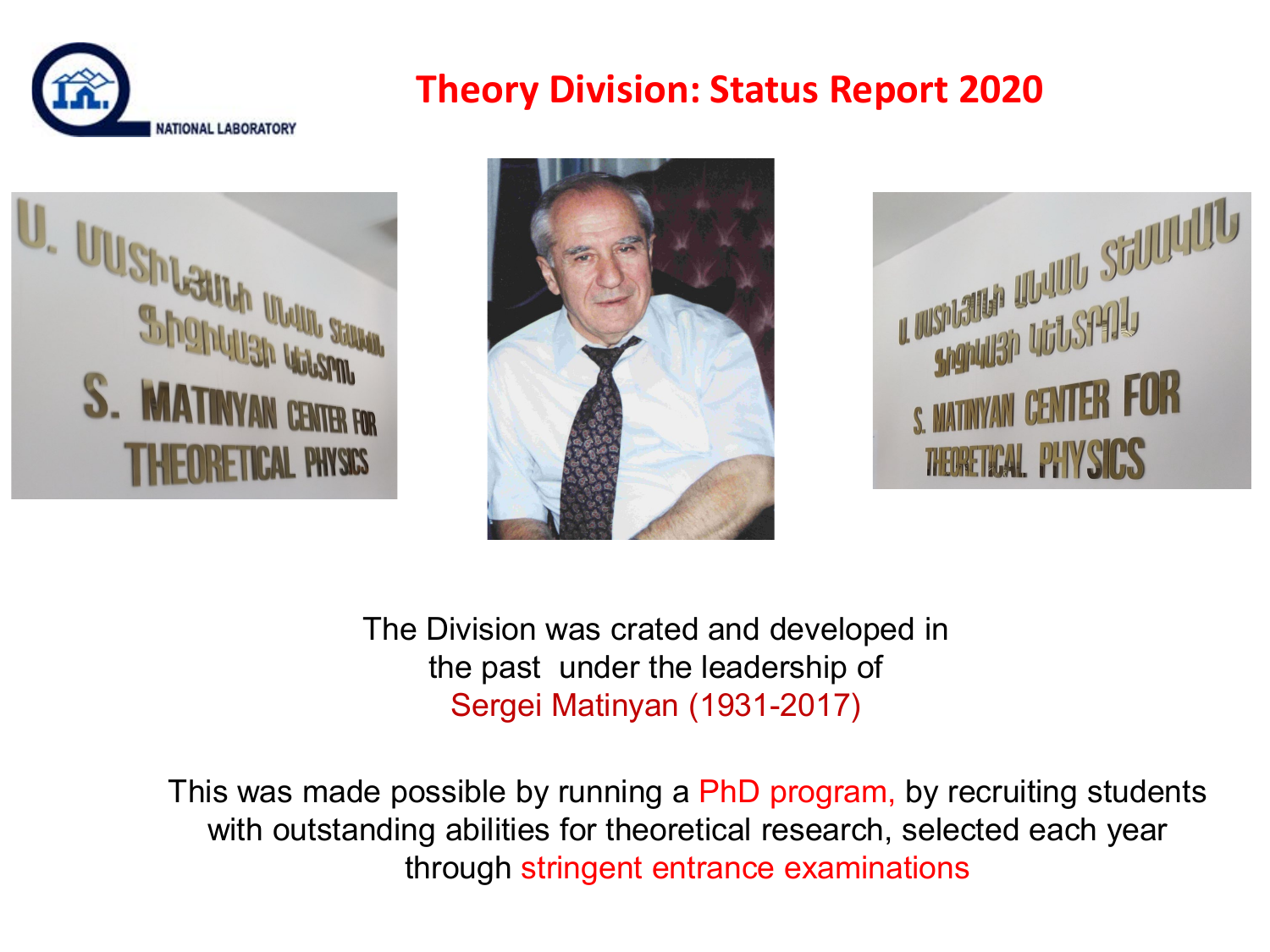## **Structure:**

- Department consists of **47** scientist including:
- **16** Leading scientific researchers
- **6** Senior scientific researchers
- **19** Scientific researchers
- **6** Trainee/Physicist (temporary position for students)
- At the same time in means of scientific degree Department consists of:
- **14** Doctors of Phys.-math. Science
- **27** Ph.Ds (Candidate of Phys.-math. Science)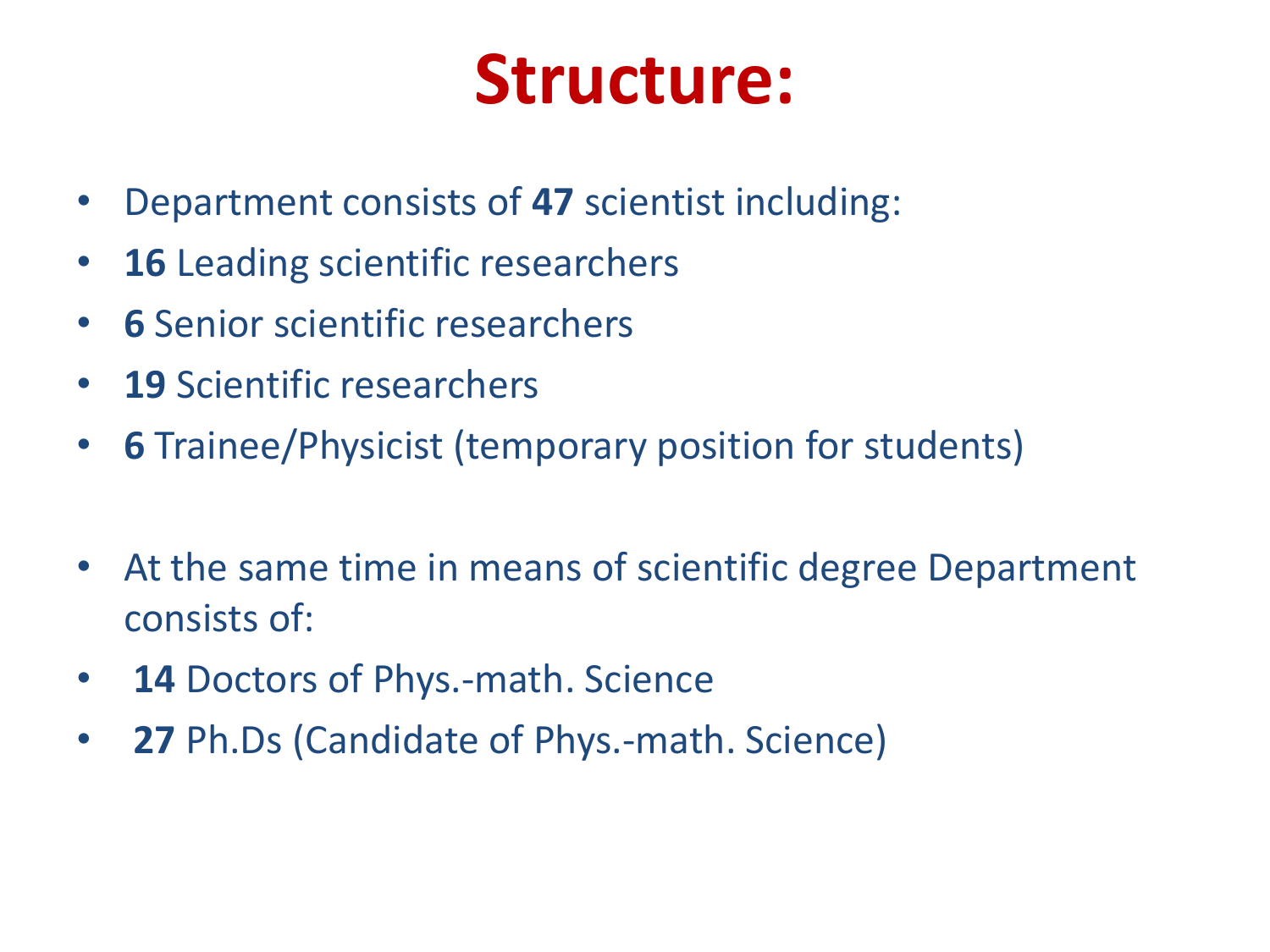## **The dominant directions of investigation in the Department are**

- **High energy phenomenology -8 publication**
- **Quantum field theory, String theory and integrable models – 19 publication**
- Statistical physics, condensed matter physics, radiation theory, interdisciplinary physics -15 publication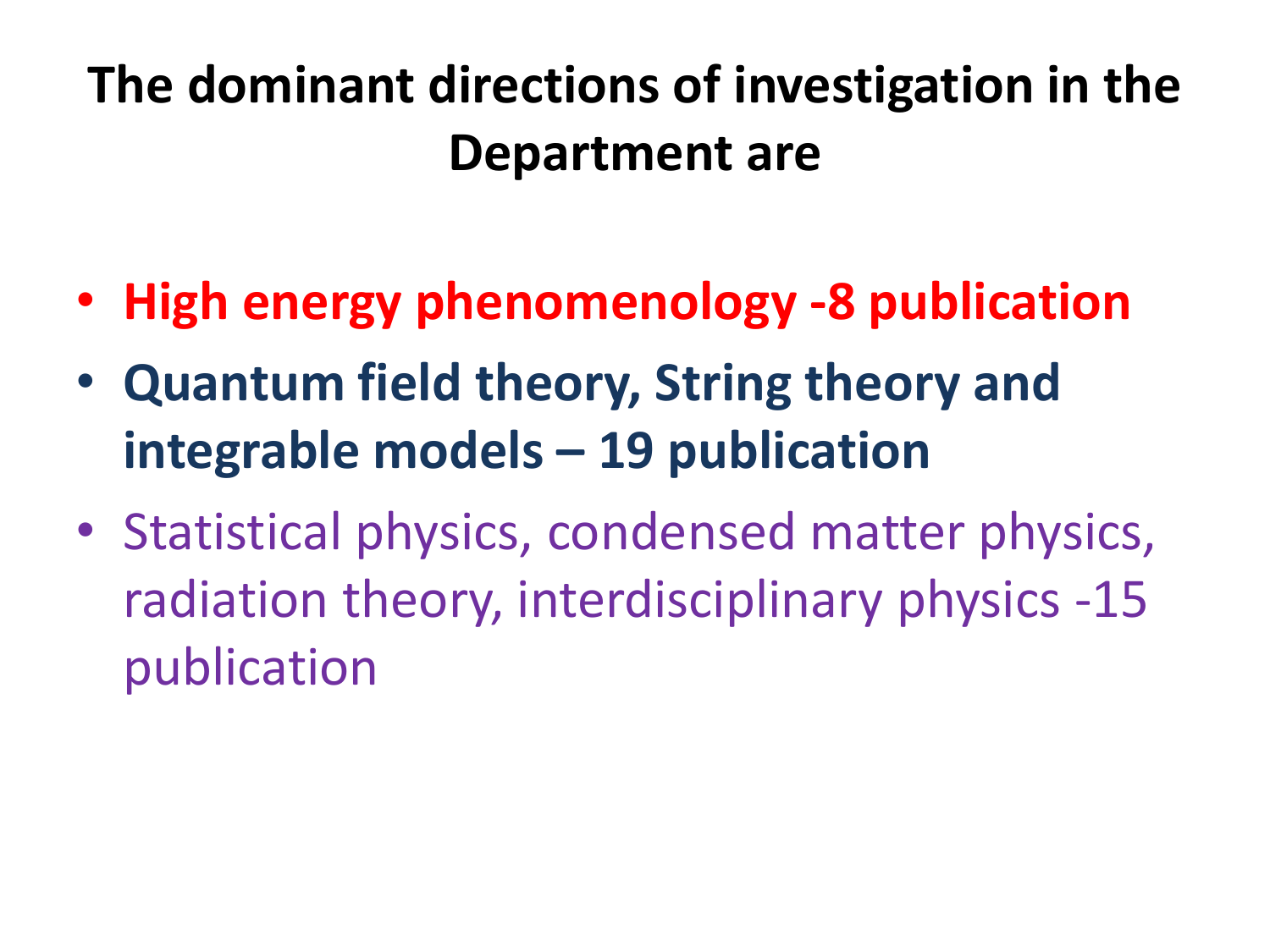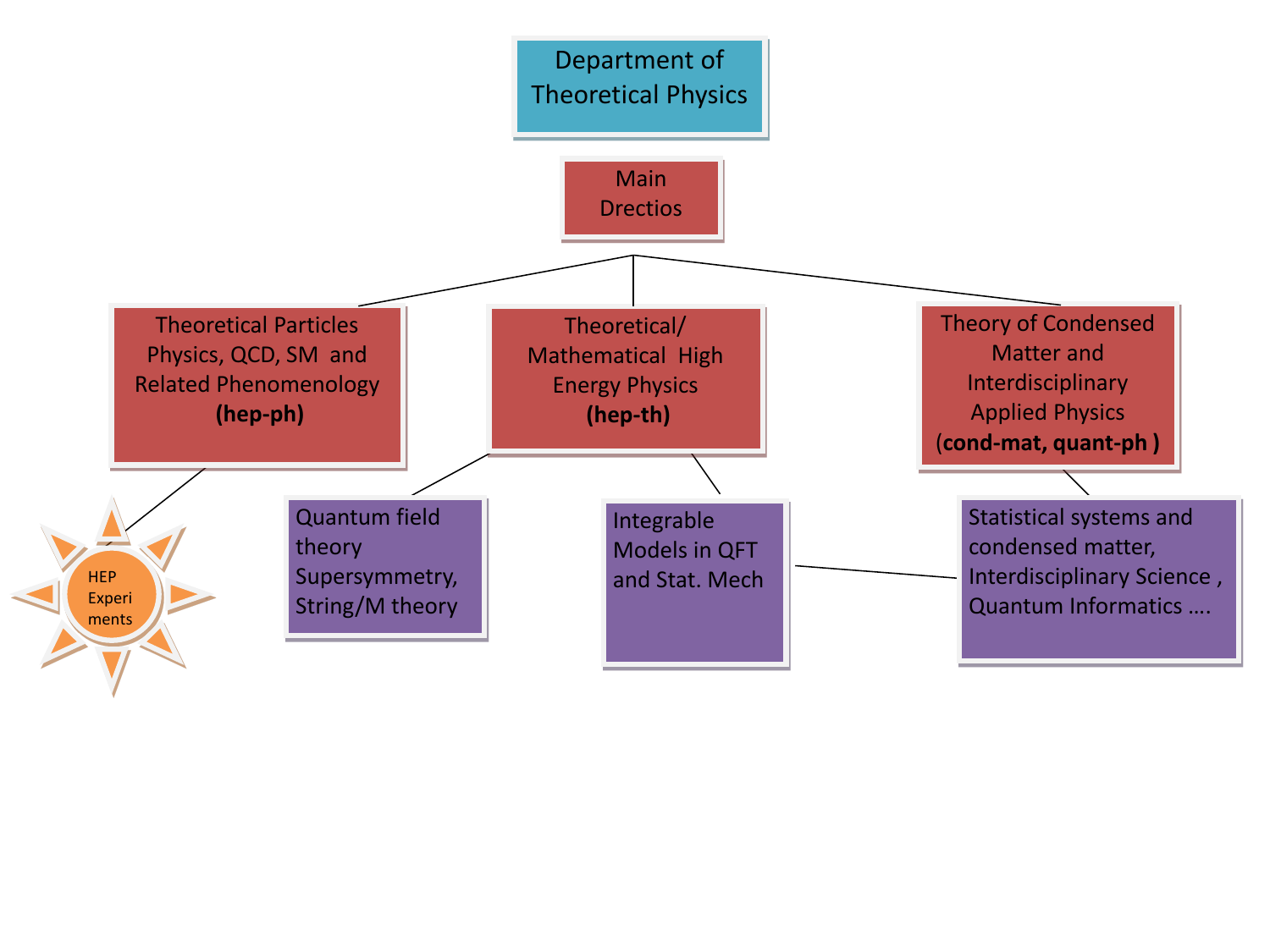# Current Achievements

**Members of Department:** 

- publish about **40-50 articles** in international journals every year.
- participate in **8-10** international conferences and workshops and
- organize **1-2 local** conferences and workshops per year.
- During last 3 years 7 PhD theses were defended, and also our students get several Bachelors and Master Diploma
- Members of Department during last decade(s) succeeded in obtaining grants from INTAS, SCOPES, FP7, Volkswagen foundation, Humboldt Foundation, HORIZON 2020, DARPA, NSF and other sources.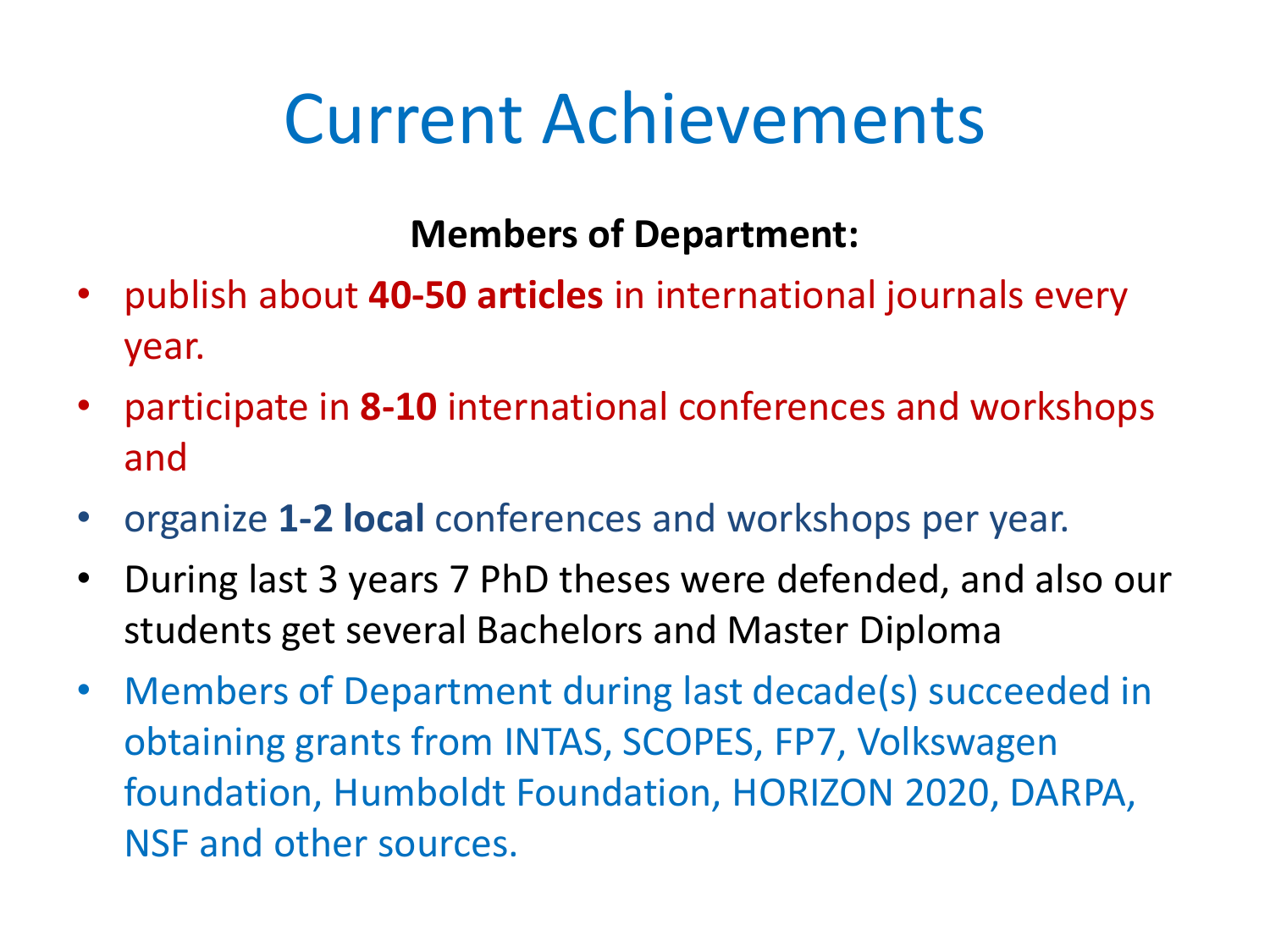## Grants of Armenian State Committee of Science

| $\prod$ | 11 winners of Top 100 scientists grant  |
|---------|-----------------------------------------|
| П.      | <b>9</b> projects of thematic funding   |
| III.    | 3 project of bilateral thematic funding |

Teaching and work with students and young scientists in region.

- The Department is acknowledged as the **ICTP Affiliated Centre in Armenia** ( ICTP project AF-04)
- **Regional Doctoral Program on Theoretical and Experimental Particle Physics sponsored by Volkswagen Foundation**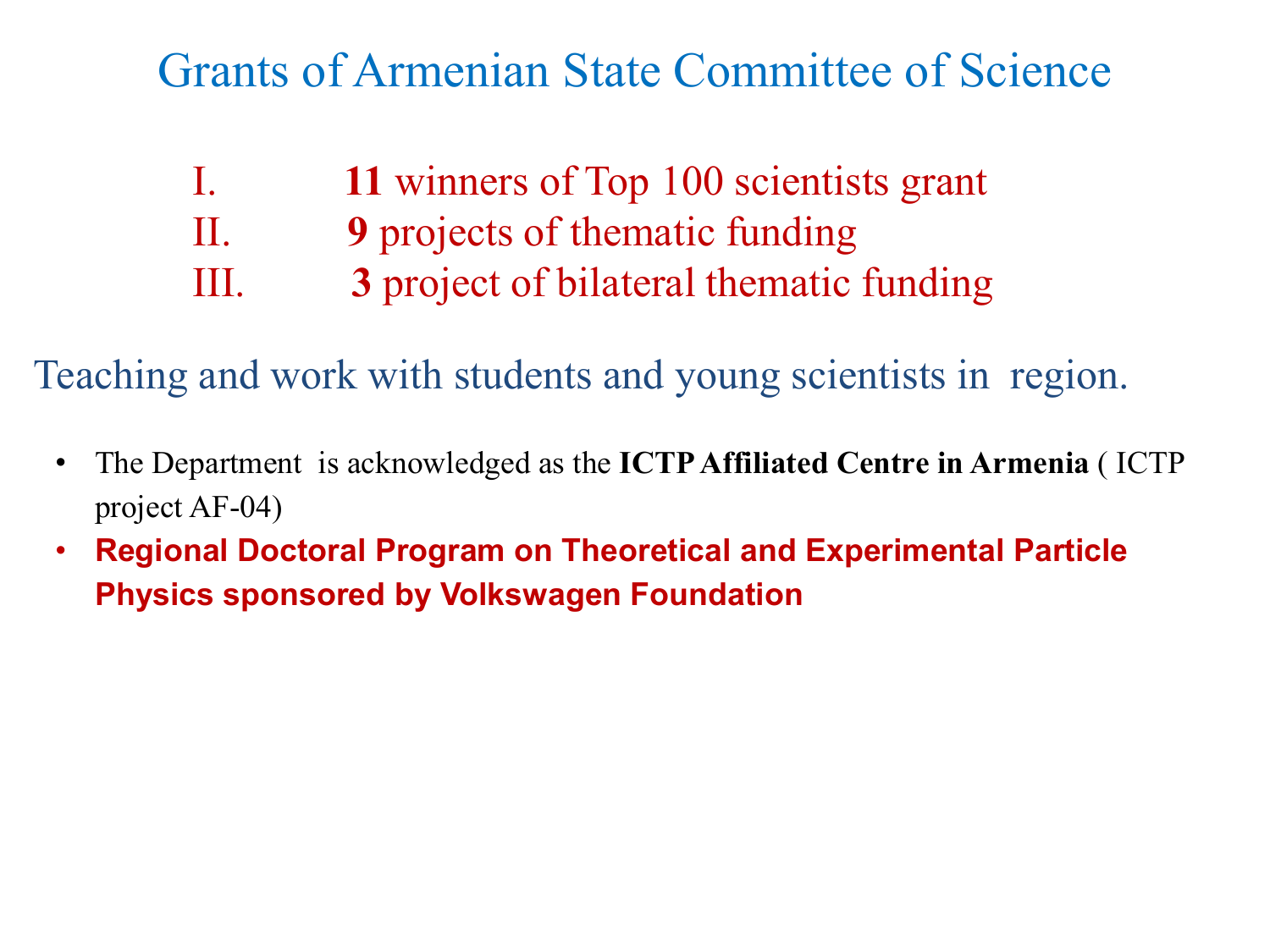## International Collaborations

Matinyan Center for Theoretical Physics researchers collaborate across disciplines and across the globe. Among the most active collaborators are:

- Albert Einstein Institute, Potsdam, Germany
- CERN, Geneva
- Bern University, Germany
- University of Rome Tor Vergata, Italy
- Manchester University, UK
- Perth University, Australia
- University of Bologna, Italy
- National Center for Scientific Research DEMOKRITOS, Greece
- Leipzig University, Germany
- Bonn University, Germany
- Freie University Berlin, Germany
- Institute of Theoretical Physics, Saclay, France
- ICTP, Italy
- JINR, Russia
- University of Santiago de Compostela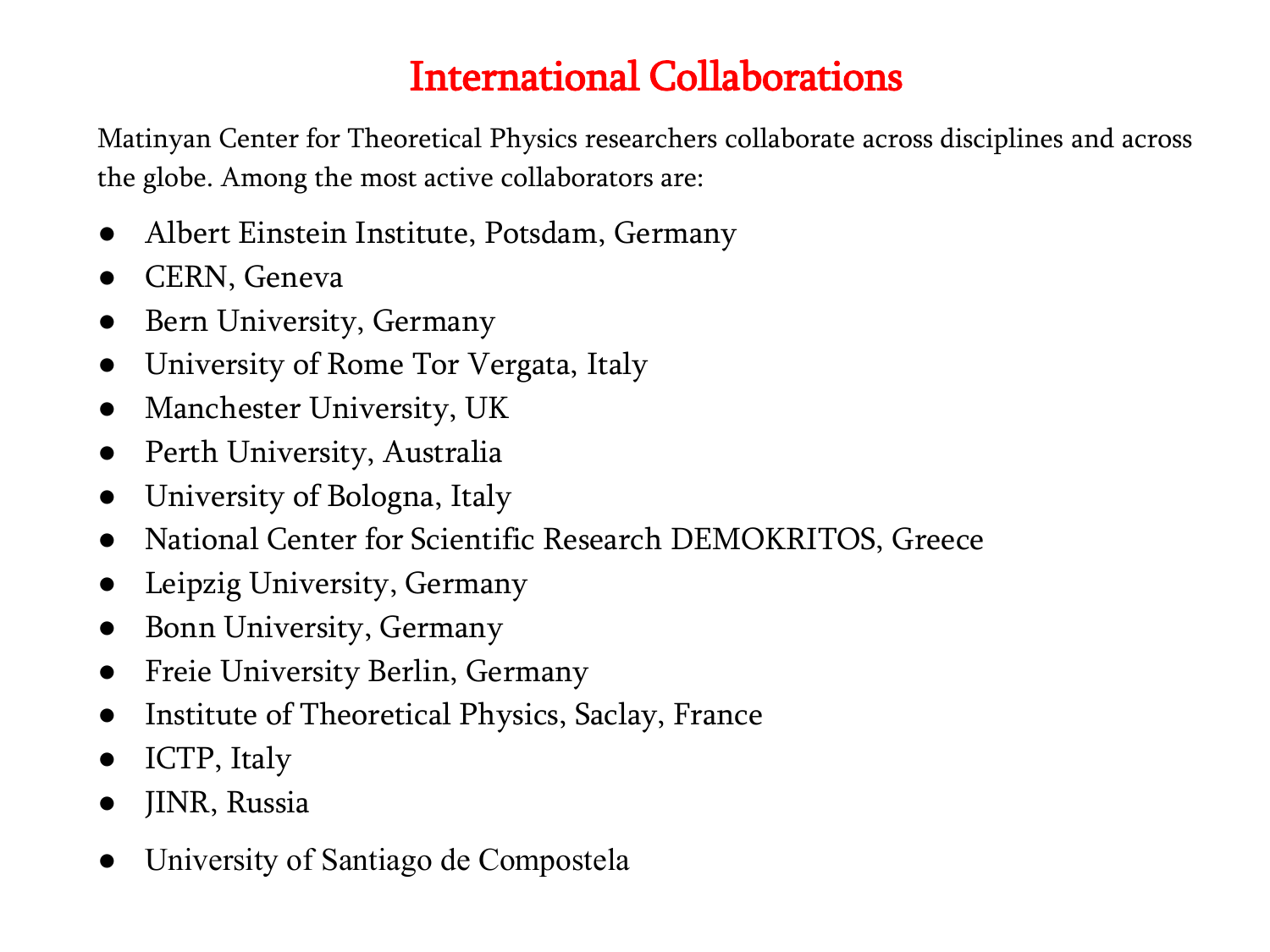### Կոնֆերանսներ, Գիտաժողովներև և Սեմինարներ

#### A. Sedrakyan

- 1. Workshop: "Renormalization and Universality in Conformal Geometry, Dynamics, Random Processes, and Field Theory":
- Simons Center, Stony Brook Universuty, February-April 2020.
- Talk title: Non-critical strings: Link to QHE and geometry of disorder
- 2. Anderson Localization-2020, August 21-31, Japan, 2020.
- Talk title: Geometry of disorder.
- Zoom seminars:
- 1. Harvard University, CMT seminar, March 26, 2020.
- Title of talk: Geometry of Disorder: Plateau Transitions in Quantum Hall Effect
- 2. Two lectures on Matrix models and non-critical strings in Simons Center at Stony Brook
- University: March-6, March 13
- 3. Started series of seminars on quantum computing in YerPhI. One seminars in December 2020.
- Talk title: Kitaevs toric code
- Have participated in about 5 seminars via Zoom otganized in Harvard, Rutgers and University of California, Davis.
- Zoom working discussions:
- Multiple discussions with my groups in Turino (Italy), Wuppertal (Germany), Augsburg(Germany) and Ohio University

#### Դ**․** Կարախանյան

- 1) 19.05.20 ՄՀՄԻ /Դուբնա ՌԴ/ ՏՖԼ-ում ներկայացրել եմ սեմինար` The algebraic Bethe ansatz for the low dimensional orthogonal and symplectic group
- 2) 08.01.21 Ս.Հ.Մատինյանի 90-ամյակին նվիրված գիտաժողովին Ներկայացրել եմ զեկույց` "Հանրահաշվական Բեթե Անզաց ցածր չափողականության օրթոգոնալ և սիմփլեկտիկ խմբերի համար"
- 3) Արմեն Ալլահվերդյանի և Դավիթ Պետրոսյանի հետ համատեղ երեքշաբթի և ուրբաթ օրերին վարում ենք "Քվանտային Ֆիզիկայի եւ Տեխնոլոգիաների Խմբի աշխատանքային սեմինարը:

#### Դ**․** Սահակյան

- 1.Իոֆֆեի անման ինստիտուտում, Սանկտ Պետերբւրգ,
- Ինֆորմացիոն թերմոդինամիկան և Էվոլյուցւայի տեսությունը
- 2. Բարդ համակարգերի տեսությունը՞, Երեվան, Ձեռնարկությունների հիմնադրամ

#### Ռ**․** Մանվելան

• Երկու շաբաթը մեկ մասնակցում է Զումով՝, Australia-Korea-Japan-Russia-Europe Higher Spin Gravity online-club․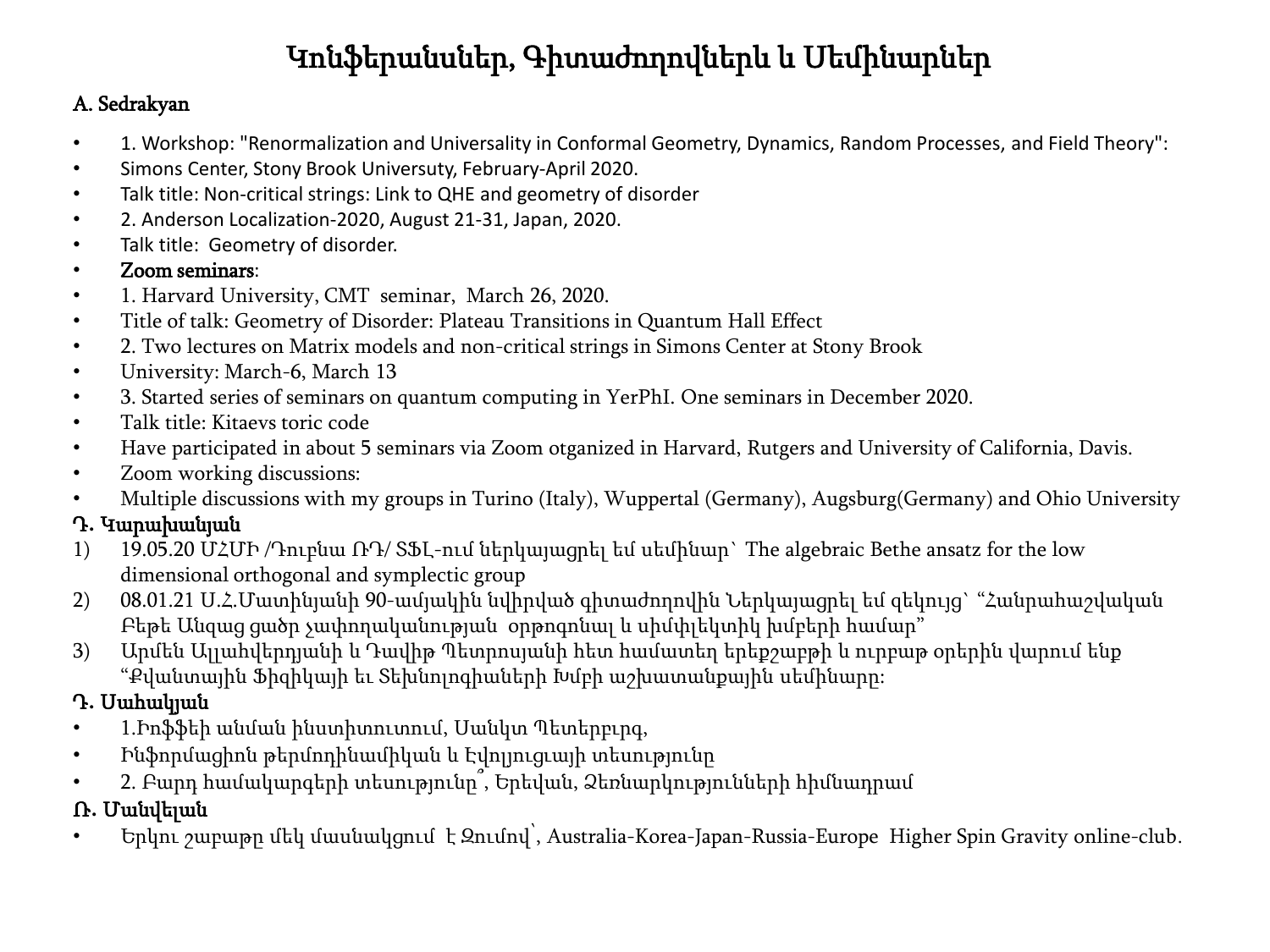#### Publications of last years (2020)

[1]. Hrachia [M. Asatrian,](https://arxiv.org/search/hep-ph?searchtype=author&query=Asatrian%2C+H+M) [Hrachya H. Asatryan,](https://arxiv.org/search/hep-ph?searchtype=author&query=Asatryan%2C+H+H) [Artyom Hovhannisyan](https://arxiv.org/search/hep-ph?searchtype=author&query=Hovhannisyan%2C+A), [Ulrich Nierste](https://arxiv.org/search/hep-ph?searchtype=author&query=Nierste%2C+U), [Sergey Tumasyan,](https://arxiv.org/search/hep-ph?searchtype=author&query=Tumasyan%2C+S) [Arsen Yeghiazaryan.](https://arxiv.org/search/hep-ph?searchtype=author&query=Yeghiazaryan%2C+A)

Penguin contribution to width difference and CP asymmetry in B q anti B q

Mixing at order \alpha ^{2} {s} N\_f . Phys. Rev. D (2020) 102, 033007-1-033007-12.

[2]. Hrachia [M. Asatrian,](https://arxiv.org/search/hep-ph?searchtype=author&query=Asatrian%2C+H+M) [Christoph Greub](https://arxiv.org/search/hep-ph?searchtype=author&query=Greub%2C+C), [Javier Virto.](https://arxiv.org/search/hep-ph?searchtype=author&query=Virto%2C+J) Exact NLO Matching and Analyticity in b→sℓℓ. JHEP 04 (2020), 012-0 - 012- 34

[3].G.H. Arakelyan, Yu.M. Shabelski, A.G. Shuvaev. "Multiplicity distribution of gluons in pQCD". Eur.Phys.J. C80, 592, (2020); arXiv: 2003.03275 [hep-ph]

[4]. On the physics potential to study the gluon content of proton and deuteron at NICA SPD

By A. Arbuzov et al.. arXiv:2011.15005 [hep-ex]. arXiv:2006.05342 [hep-ph].[5]․ Antiproton over proton and K\$^-\$ over K\$^+\$ multiplicity ratios at high \$z\$ in DIS

By COMPASS Collaboration (G.D. Alexeev et al.).

arXiv:2003.11791 [hep-ex].10.1016/j.physletb.2020.135600. Phys.Lett. B807 (2020) 135600.<br><sup>Del</sup>. Centribution *More*Waive diffrective presesses to the massured ezimuthel sexmmetries in

arxiv:2003.11791 [ဨႍႍႜဨ-ex].10.1016/].physietb.2020.135600. Phys.Lett. B807 (2020) 135600.<br>[6]. Contribution **of exclusive diffractive processes to the measured azimuthal asymmetries in SIDIS By COMPASS Collaboration (J.** Agarwala et al.). arXiv:1912.10322 [hep-ex].

10.1016/j.nuclphysb.2020.115039. Nucl.Phys. B956 (2020) 115039.

[7]. Azimuthal asymmetries of charged hadrons produced in high-energy muon scattering off longitudinally polarised deuterons By COMPASS Collaboration (C. Adolph et al.).

arXiv:1609.06062 [hep-ex]. 10.1140/epjc/s10052-020-7762-8, 10.1140/epjc/s10052-018-6379-7.

Eur.Phys.J. C78 (2018) no.11, 952, Erratum: Eur.Phys.J. C80 (2020) no.4, 298.

[8]․ Probing the linearly polarized gluons in unpolarized proton with heavy-quark pair production ,By N. Ya Ivanov, A.V. Efremov, O.V. Teryaev. arXiv:1911.09742 [hep-ph].

10.1088/1742-6596/1435/1/012011. J.Phys.Conf.Ser. 1435 (2020) no.1, 012011.

[9]․ M. Karapetyan, R. Manvelyan and R. Poghossian,``Cubic Interaction for Higher Spins in \$AdS\_{d+1}\$ space in the explicit covariant form,'' Nuclear Physics B, 2020, 950, 114876, .

arXiv:1908.07901 [hep-th], doi:10.1016/j.nuclphysb.2019.114876, 05503213.

[10]. M. Karapetyana, R. Manvelyan, and R. Poghossian // On Cubic Interaction for Higher Spins in AdS d+1 / Physics of Particles and Nuclei Letters, 2020, Vol. 17, No. 5, 696–700, Scopus,10.1134/S1547477120050192, 1547-4771, 1531-8567.

[11], M. Y. Avetisyan and R. L. Mkrtchyan, Universality and Quantum Dimensions, Physics of Particles and Nuclei Letters, 2020, Vol. 17, No. 5, pp. 784–788, ISSN 1547-4771, DOI: 10.1134/S1547477120050040

[12]․R.L.Mkrtchyan, Chern-Simons theory with the exceptional gauge group as a refined topological string, Physics Letters B, Volume 808, 10 September 2020, 135692, https://doi.org/10.1016/j.physletb.2020.135692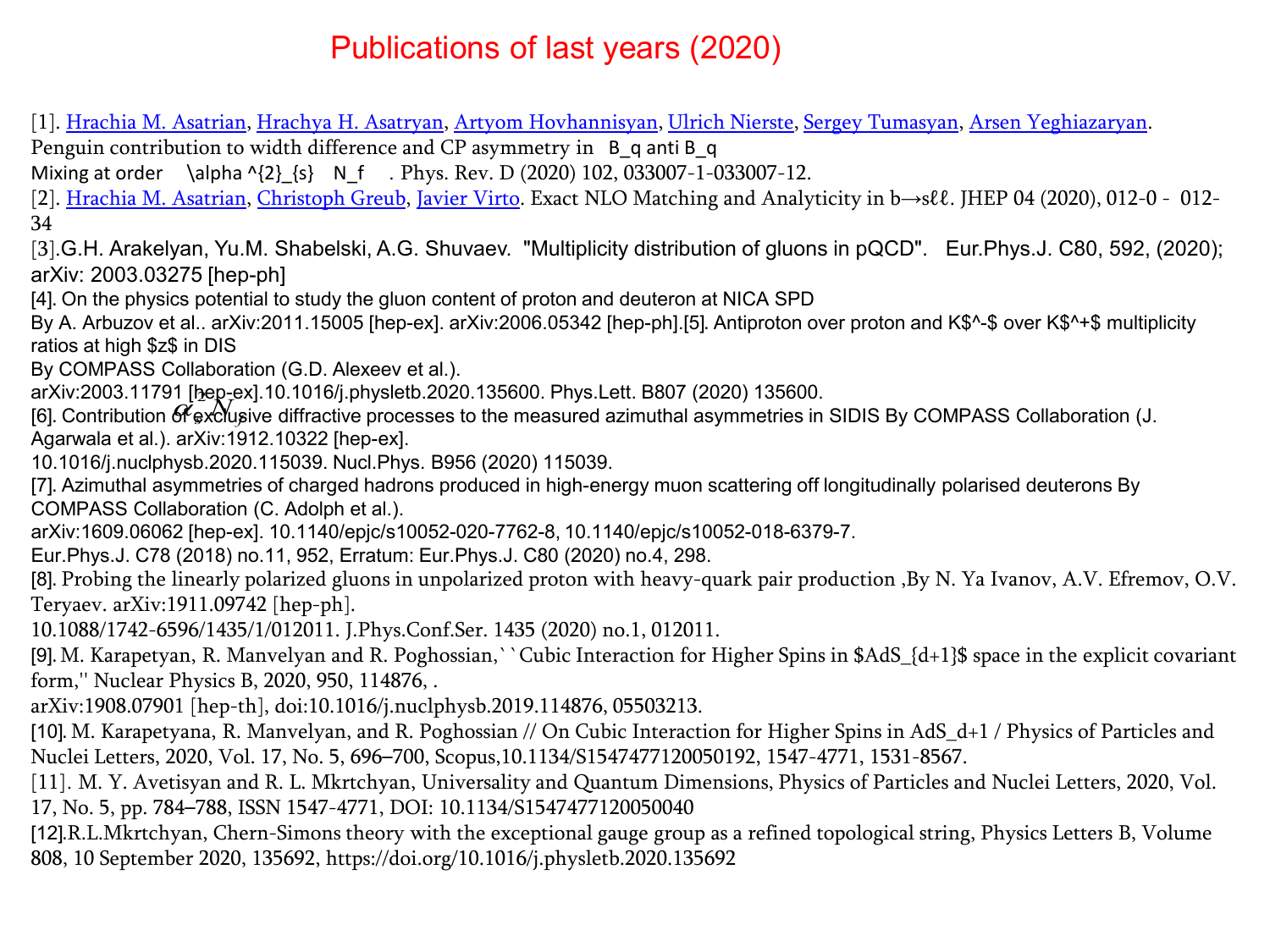- [13], M. Y. Avetisyan, R. L. Mkrtchyan, On (ad)^n(X 2)^k series of universal quantum dimensions, J. Math. Phys. 61, 101701 (2020); doi: 10.1063/5.0007028, https://doi.org/10.1063/5.0007028
- [14]M. Y. Avetisyan, R. L. Mkrtchyan, X2 series of universal quantum dimensions, J. Phys. A: Math. Theor. (2020) Volume 53, Number 4, 045202, https://doi.org/10.1088/1751-8121/ab5f4d
- [15]. D. Fioravanti, H. Poghosyan and R. Poghossian,
- ``\$T\$, \$Q\$ and periods in \$SU(3)\$  $\{\cal Q} = 2\$  SYM," [HEP \textbf{03} (2020), 049
- doi:10.1007/JHEP03(2020)049, [arXiv:1909.11100 [hep-th]].
- [16]. H. Poghosyan,``Recursion relation for instanton counting for \$SU(2)\$ \${\cal N}=2\$ SYM in NS limit of \$\Omega\$ background,'' [arXiv:2010.08498 [hep-th]].
- [17]. F. Fucito, J.F. Morales, R.Poghossian, The Chiral Ring of N=2 in Eight Dimensions, arXiv:2010.10235
- [18]. Riccardo Conti, Hrant Topchyan, Roberto Tateo, and Ara Sedrakyan--Geometry of random potentials: Induction of two-dimensional gravity in quantum Hall plateau transitions, PHYSICAL REVIEW B 103, L041302 (2021)
- [19]. N. Charles, I. A. Gruzberg, A. Klümper, W. Nuding, and A. Sedrakyan--Critical behavior at the integer quantum Hall transition in a network model on the kagome lattice, PHYSICAL REVIEW B 102, 121304(R) (2020)
- [20]. A. Sedrakyan, A. Sinner, and K. Ziegler--Deformation of graphene sheet: Interaction of fermions with phonons,Arxiv:2007.08372-Submitted to Phys.Rev. B, Letters
- [21]․ H.Babujian ,R.Poghossian and G.Savvidy, Correlation Functions of Quantum Artin System. Universe, 607009  $(2020)$ .
- [22]. Zhyrair Gevorkian, Mher Davtyan, Armen Nersessian, *Extended symmetries in geometrical optics*, Physical Review A, 101 (2020), 023840
- [23]. Evgeny Ivanov, Armen Nersessian, Stepan Sidorov, Hovhannes Shmavonyan, Symmetries of deformed supersymmetric mechanics on Kahler manifolds, Physical Review (2020) D, 101, 025003
- [24]. Sergey Krivonos, Armen Nersessian, Hovhannes Shmavonyan, Geometry and integrability in N=8 supersymmetric mechanics, Physical Review D, 101 (2020) 045002
- [25]. Evgeny Ivanov, Armen Nersessian, Stepan Sidorov, *Quantum SU(2/1) supersymmetric C<sup>N</sup> Smorodinsky--Winternitz* system, Journal of High Energy Physics 0121 (2021), 015 arXiv:2009.14273 [hep-th]
- [26] D.Karakhanyan, R.Kirschner, "Spinorial R operator and Algebraic Bethe Ansatz" Nucl.Phys.B951 (2020) 114905
- [27] D.Karakhanyan, "Spinor Representations of Orthogonal and Symplectic Yangians" Physics of Particles and Nuclei Letters, 17(5), (2020) 794-802 DOI 10.1134/S1547477120050180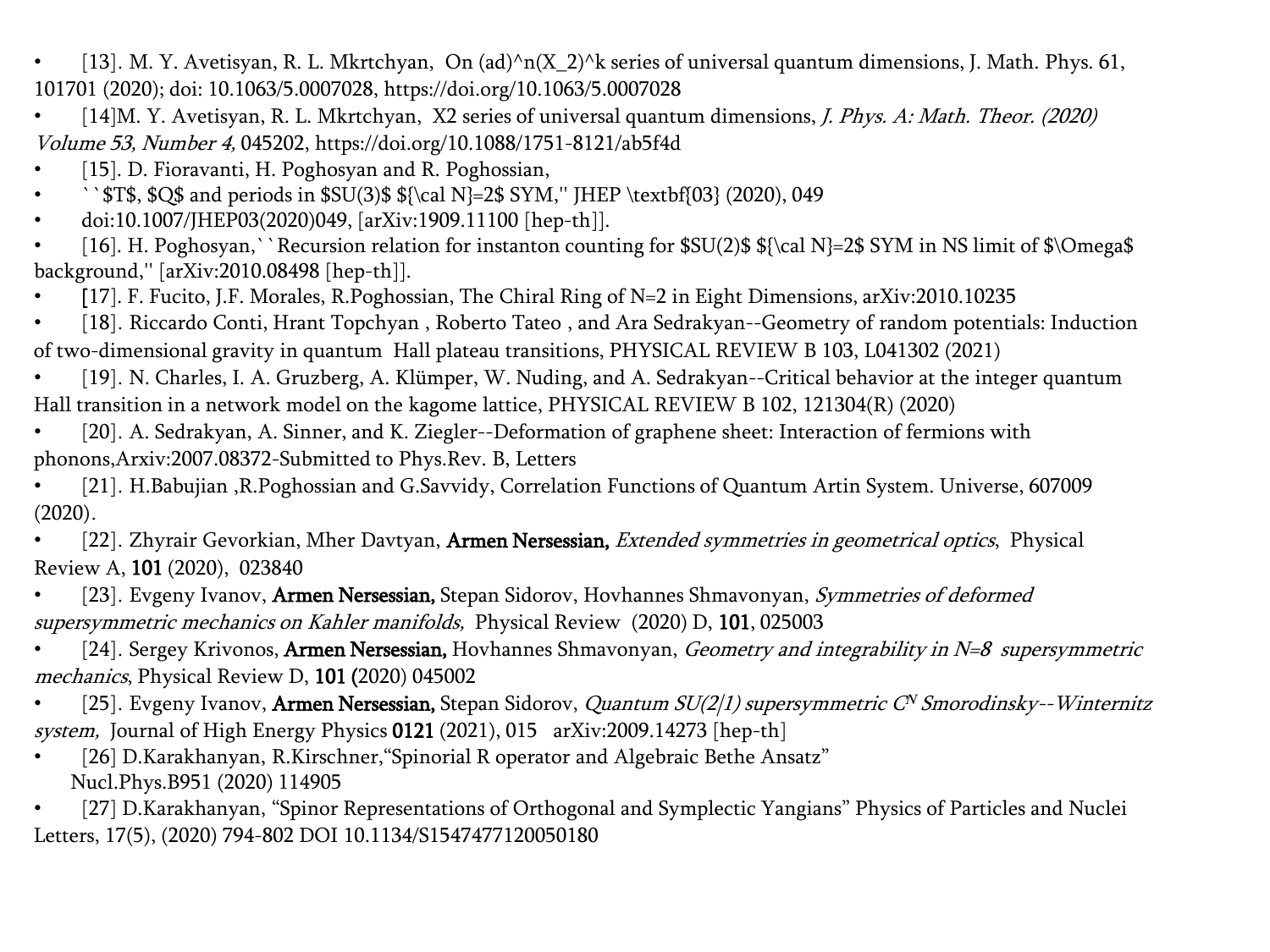[28]. H. Arian Zad, R. Kenna and N. Ananikian, Magnetic and thermodynamic properties of the octanuclear nickel phosphonate-based cage, Physica A 538 (2020)122841, D0I:10.1016/ j. physa.2019.122841.

[29]. H. A. Zad, N. Ananikian, M. Jaščur, Single-ion anisotropy effects on the demagnetization process of the alternating weak-rung interacting mixed spin-(1/2, 1) Ising-Heisenberg double saw-tooth ladders, Physica Scripta 95 (9) (2020) 095702, D0I: 10.1088/1402-4896/aba663.

[30], H. Arian Zad, A. Trombettoni, N. Ananikian, Spin-1/2 Ising-Heisenberg Cairo pentagonal model in the presence of an external magnetic field: Effect of Landé g factors, EPJ B93 (11) (2020) 200, D0I: 10.1140/epjb/e2020-10213-4.

[31]. A.E. Allahverdyan, Work Extraction from Fluid Flow: The Analog of Carnot's Efficiency, Phys. Rev. Lett.125, 064503 (2020).

• [32]․ S. G. Babajanyan, A. E. Allahverdyan, and Kang Hao Cheong, Energy and entropy: Path from game theory to statistical mechanics, Phys. Rev.Research 2, 043055 (2020).

[33].A.E. Allahverdyan, Observational nonidentifiability, generalized likelihood and free energy, International Journal of Approximate Reasoning, 125, 118-138 (2020).

• [34]․S.G.Babajanyan, A.V. Melkikh and A.E. Allahverdyan, Leadership scenarios in prisoner's dilemma game, Physica A, 545, 123020 (2020).

[35]. E Vardanyan, E Koonin, DB Saakian Analysis of Finite Population Evolution Models Using a Moment Closure Approximation Journal of the Physical Society of Japan 90 (1), 014801

[36]. E Vardanyan, E Koonin, DB Saakian, Journal of the Physical Society of Japan 89 (10), 104802, Fixation Probability of a Mutant in the Wright–Fisher Model under Strong Selection and Fluctuating Fitness Landscape

[37]. E Vardanyan, DB Saakian The analytical dynamics of the finite population evolution games, Physica A: Statistical Mechanics and its Applications, 124233

[38]. DB Saakian, E Vardanyan, T Yakushkina, Evolutionary model with recombination and randomly changing fitness landscape, Physica A: Statistical Mechanics and its Applications 541, 123091

[39]. DB Saakian, E Vardanyan, The mutator model with asymmetric transitions, Physica A: Statistical Mechanics and its Applications 545, 123500 landscapes also, for asymmetric transition rates. Actually, the asymmetry of transition (mutation) rates is an important characteristic of evolutionary dynamics.

[40]. Esther Jodar,Josh Lofy, Vladimir Gasparian, Zhyrair Gevorkian, Faraday and Kerr Effects in Right and Left Handed Films and Layered Materials, 2020, Reviews on Advanced Materials Science,59(1),243-251.

• [41]. Zhyrair Gevorkian , K.Avjyan , L. Matevosyan, et al, Determination of the complete set of optical parameters of micron-sized polycrystalline CH3NH3PbI3-xClx films from the oscillating transmittance and reflectance spectra, 2020, Materials Research Express, 7,016408,https://doi.org/10.1088/2053-1591/ab5c46.

•